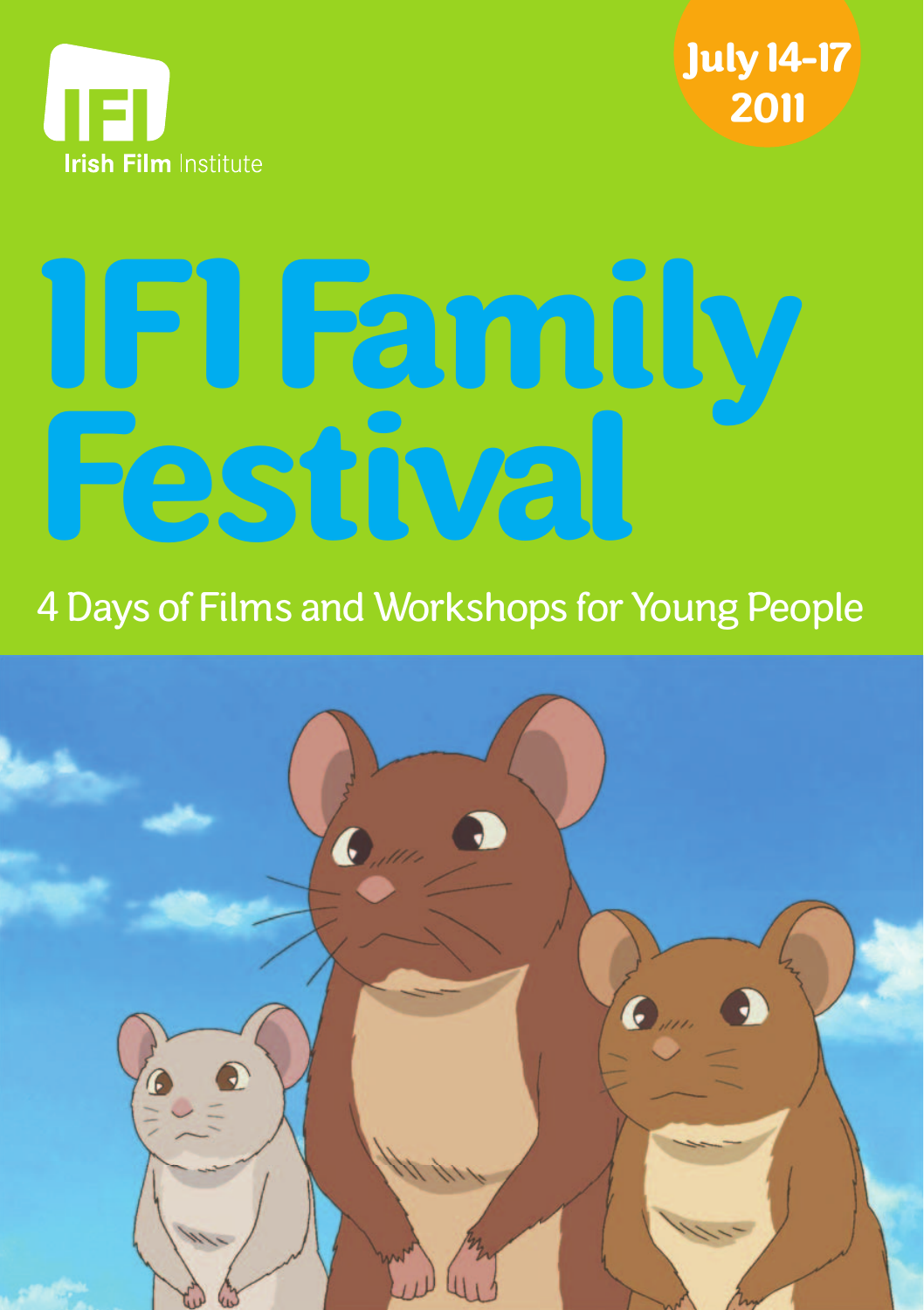# **IFI Family Festival** July 14-17, 2011

IFI Family Festival 2011, in association with Temple Bar Cultural Trust's Made in Temple Bar, brings the best films from around the world to young film fans this July. This is your chance to see international stories of friendship, family, adventure, war, animals and growing up on the big screen. And if you want to learn about the art of filmmaking, there are plenty of workshops too. If you like film, you'll love the IFI Family Festival!



# **THURSDAY**

#### **Light of the River IULY 14, 6.30PM AGE: 6+**

**FRIDAY**

Delightful award-winning Japanese animation about a family of river rats who are forced from their riverbank home by a construction project. Fleeing to the city, the wise father rat advises young Tarta and ChiChi how to avoid danger as the three embark on a long adventure-fi lled journey in search of a new place to live, surrounded by the beauty of nature. In Japanese with English subtitles read aloud by an experienced reader. 75 mins • japan • 2009 • director: tetsuo hirakawa







# **Short Tales: Programme 1 JULY 15, 11AM AGE 8+**

Minnie loves Junior, but he's only interested in the sea near their Australian village; a young French girl wants to know why her brother isn't like other kids; an Indian boy's mother can't manage so he takes matters into his own hands; and what's an Irish donkey to do when he's had enough of working on the beach? See these stories and more in this exciting selection of short films. Subtitled films read aloud by an experienced reader. 80 mins

#### **A Shine of Rainbows TULY 15, 2PM PG**

When shy young Tomas goes to live with Máire O'Donnell and her husband Alec in a wild place off the Irish coast, he has to adjust to a different way of life and make friends. Máire teaches him how to love the local colours, animals and landscape, before tragedy strikes and he has to cope with another new situation. A touching story about family, friendship and the natural world.

101 mins • canada/ireland • 2009 • director: vic sarin

#### **The Crocodiles Strike Back/**Vorstadtkrokodile **ISON AGE: 10+** AGE: 10+

Meet the Crocodiles, a cool gang of friends whose adventures get them into all kinds of trouble! In this film based on Max von der Grün's hugely popular books, Ollie and Maria's parents have lost their factory jobs and might have to move house. Determined not to let this happen, the friends try to get to the bottom of the mysterious goings-on at the factory. In German with English subtitles read aloud by an experienced reader. 90 mins • germany • 2010 • director: christian ditter

## **SATURDAY**



#### **Cars 2 (3D)**<br><u>FREE PREVIEW SCREENING</u><br>
INLY 16, IIAM **JULY 16, 11AM**

Follow-up to Pixar's 2006 Golden Globe®-winning Cars. Star race car Lightning McQueen and the incomparable tow truck Mater take their friendship to exciting new places when they head overseas to compete in the first-ever World Grand Prix to determine the world's fastest car. But the road to the championship is filled with plenty of potholes, detours and hilarious surprises. Use your imagination and a cardboard box to create your own Cars costume and win exciting prizes. See www.ifi.ie for further details and helpful hints.

**Nationwide release July 22, 2011**  112 mins • usa • 2011 • director: john lasseter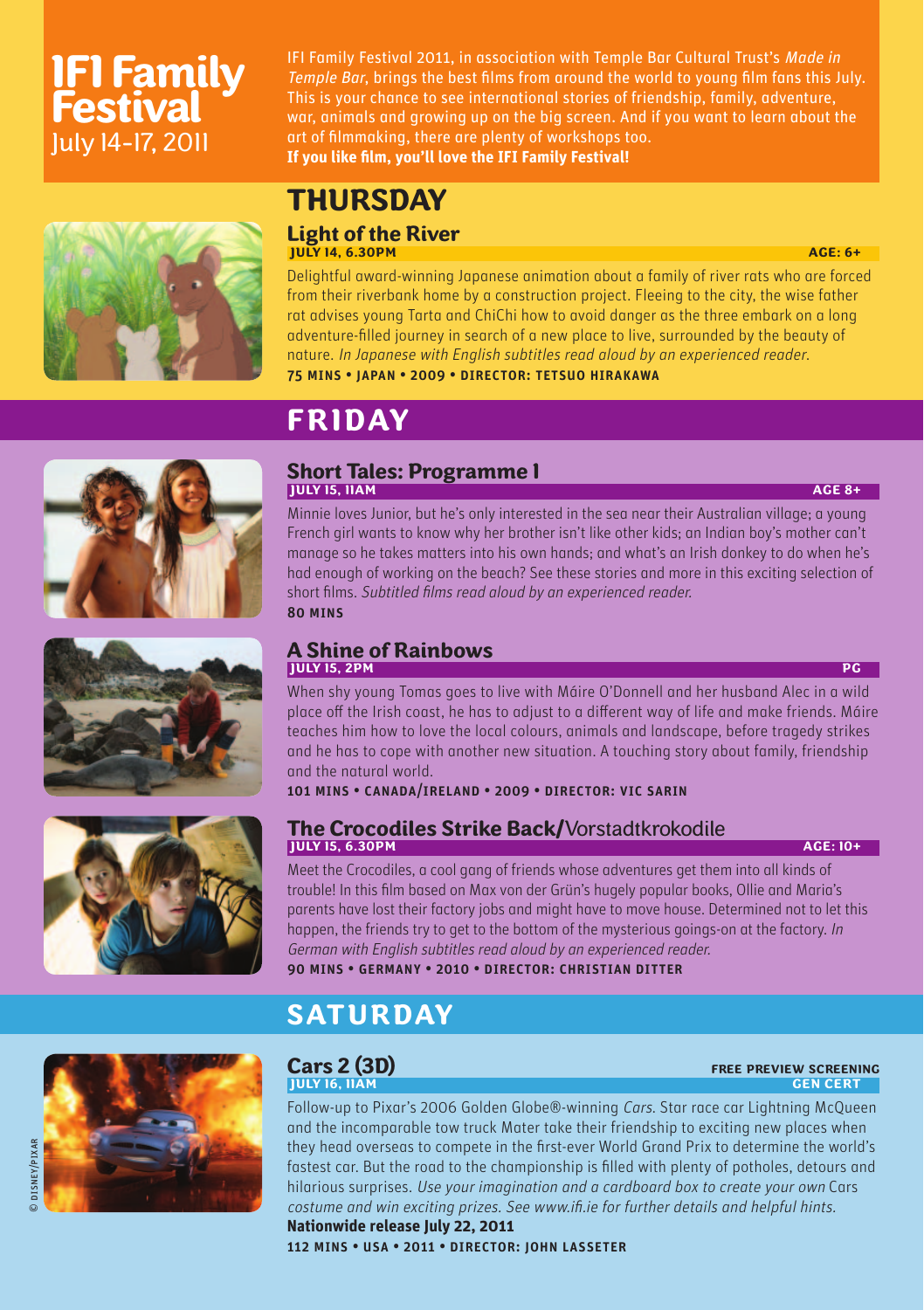

#### **In the Attic: Who has a Birthday Today?**  Na pude aneb Kdo má dneska narozeniny? **IULY 16, 2PM** AGE: 8+

A group of unloved toys including lazy Teddy Bear, Plasticine Schubert and Marionette Prince Charming live amongst the junk in an attic. When pretty Buttercup is kidnapped by other toys living in the dark corner, they set about trying to rescue her. Legendary Czech animator Jirí Barta and his team have hand-created this hugely inventive, stop-motion animation with massive amounts of imagination, and all the bits and pieces you might find in the attic. In Czech with English subtitles read aloud by an experienced reader. 74 mins • czech republic • 2009 • director: jirí barta



### **Wind and Fog**<br>Bad O Meh Bad O Meh **JULY 16, 6.30PM AGE: 10+**

In this heart-rending film from Iran, ten-year-old Sahand is growing up in wartime. After his mother has been killed, the boy and his family return to their home town to recover. When the grandfather takes Sahand and his sister fishing, the boy sees a white goose which reminds him of the colour of his mother's dress. Forbidden to bring the bird home, Sahand slips out at night to find it in the darkening forest... In Farsi with English subtitles.

74 mins • iran • 2011 • director: mohammed ali-talebi Supported by the Office for Integration Dublin City Council.

© orange eyes ltd 2009

# **SUNDAY**

#### **The Gruffalo JULY 17, 11AM AGE: 4+**

The much-loved story of the mouse outwitting the Gruffalo hits the big screen with an all-star cast of familiar voices. This story within a story begins with Mother Squirrel telling her young about the little brown mouse who uses wit and cunning to escape from bigger animals in the forest.

27 mins • uk/germany • 2009 • directors: jacob schul & max lang

#### **+ The Lonely Beast**

A short animation of a picture-book story about a beast on a hunt to find others like him. The author, illustrator and painter, Chris Judge, will read aloud before his film. Following the screening, we will have a beast hunt around Temple Bar. Find the Lonely Beast and win prizes! When booking, please specify if you want film only  $(\epsilon 5)$  or film and beast hunt (€10). Places on the hunt are limited.





#### **Short Tales: Programme 2 JULY 17, 2PM** AGE: 4+

What's it like to be Mathilda, born round in a square world where only the moon is there to comfort her? Or a Japanese boy who loves chewing gum? There's some fantastic Russian coastal creatures too and a shopping trip to the supermarket with a beast. See these and more in this selection of short films from around the world for our younger viewers.

60 mins

#### **On the Sly** A Pas de Loup **IULY 17, 4PM AGE: 7+**

Six-year-old Cathy is bored spending weekends at her parents' country house so when she gets some magic seeds to plant, she wants to stay and watch them grow. Hiding as her parents leave, she then realises that they are worried about her. But afraid she'll be punished, she heads deeper into the forest where she forages for food and avoids wild animals... An amazing performance, warmth and humour in this gem of a film. In French with English subtitles read aloud by an experienced reader.

77 mins • belgium/france • 2011 • director: olivier ringer